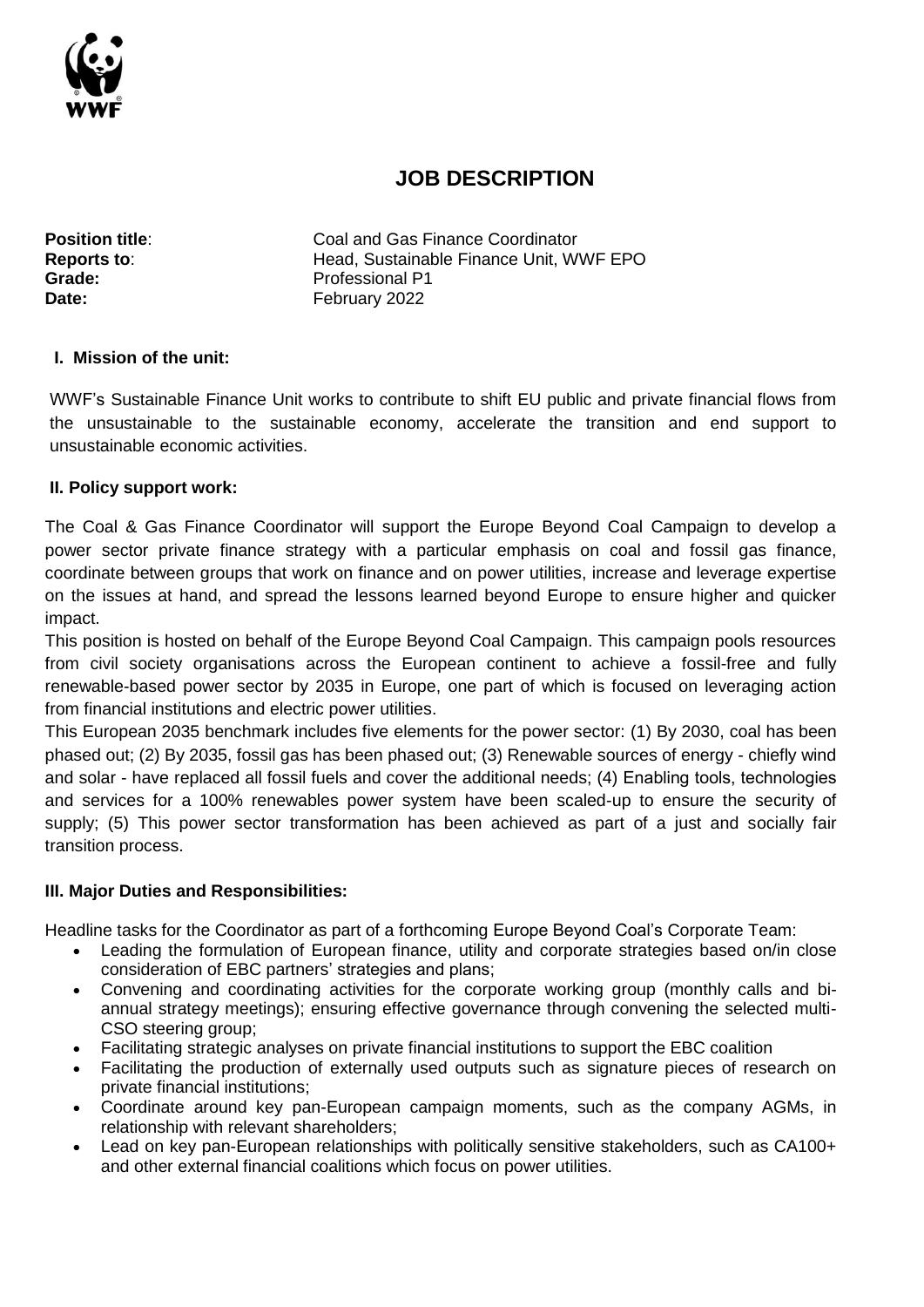The members of the corporate coordination team are hosted by WWF EPO (1 FTE), Greenpeace (1 FTE) and the EBC Secretariat (1 FTE), with the expectation of gradually increasing the coordination up to 4 FTE.

### **Main areas of content-related leadership:**

- Coal and fossil gas finance with a focus on the power sector and its utilities, but with important links to the upstream supply chain;
- Role of private financial institutions in stopping coal conversions, mostly to fossil gas (but also to biomass and hydrogen where relevant);
- In a more minor role, helping the EBC renewable energy leads to designing financial sector approaches to increase wind & solar uptake.

## **The Coal and Gas Finance Coordinator is responsible for:**

- Being the lead in drafting the overall strategy covering the private financial sector (banks, investors, insurers) and ensuring its delivery, in close cooperation with the co-lead placed in Greenpeace and the EBC Secretariat as well as key partners;
- Serve as a contact point for organisations that work on private financial institutions and for WWF in matters related to relevant financial institutions and companies;
- Be responsible for facilitating strategic analysis and external output production for targeted private banks, investors and insurers, and assist in bridging capacity gaps – in close coordination with relevant expert organisations and partners;
- S/he shares responsibilities with the co-coordinators on convening the quarterly Steering Committee meetings and face to face working group meetings;
- Shared responsibility for the daily coordination activities. S/he will jointly organise/facilitate monthly calls with the other co-lead, prepare the biannual overview of work for the larger EBC campaign, ensure overall smooth working relationships with the EBC secretariat/steering group/broader EBC campaign partners, and be the main point of contact for relevant expert organisations on finance related issues;
- Participation in activities that broaden the scope of the work aiming to benefit from emerging opportunities, mostly the false solutions like gas and biomass in the power sector.

## **IV. Required Qualifications:**

At least 3 years work experience on financial issues and/or electric power utilities work and/or on energy/climate issues;

Preferably a Master's degree or equivalent technical qualifications in finance and/or electric power utilities and/or climate and energy issues;

#### **V. Required Skills and Competencies:**

- A strong track record in stakeholder coordination;
- Familiar with non-governmental organisation style of work and procedures;
- Strong strategic and analytical skills;
- Capacity to take initiative;
- Excellent drafting skills and processing skills in MS-Word, MS-Excel MS-PowerPoint
- A positive manner with team-building skills and the ability to work as part of a team;
- Experience to coordinate and manage networks;
- Strong oral and written communication skills in English, with other languages (notably German) an advantage;
- Experience on fundraising would be an asset;
- Identifies & aligns with the core values of the WWF organisation: Courage, Respect, Integrity, Collaboration.